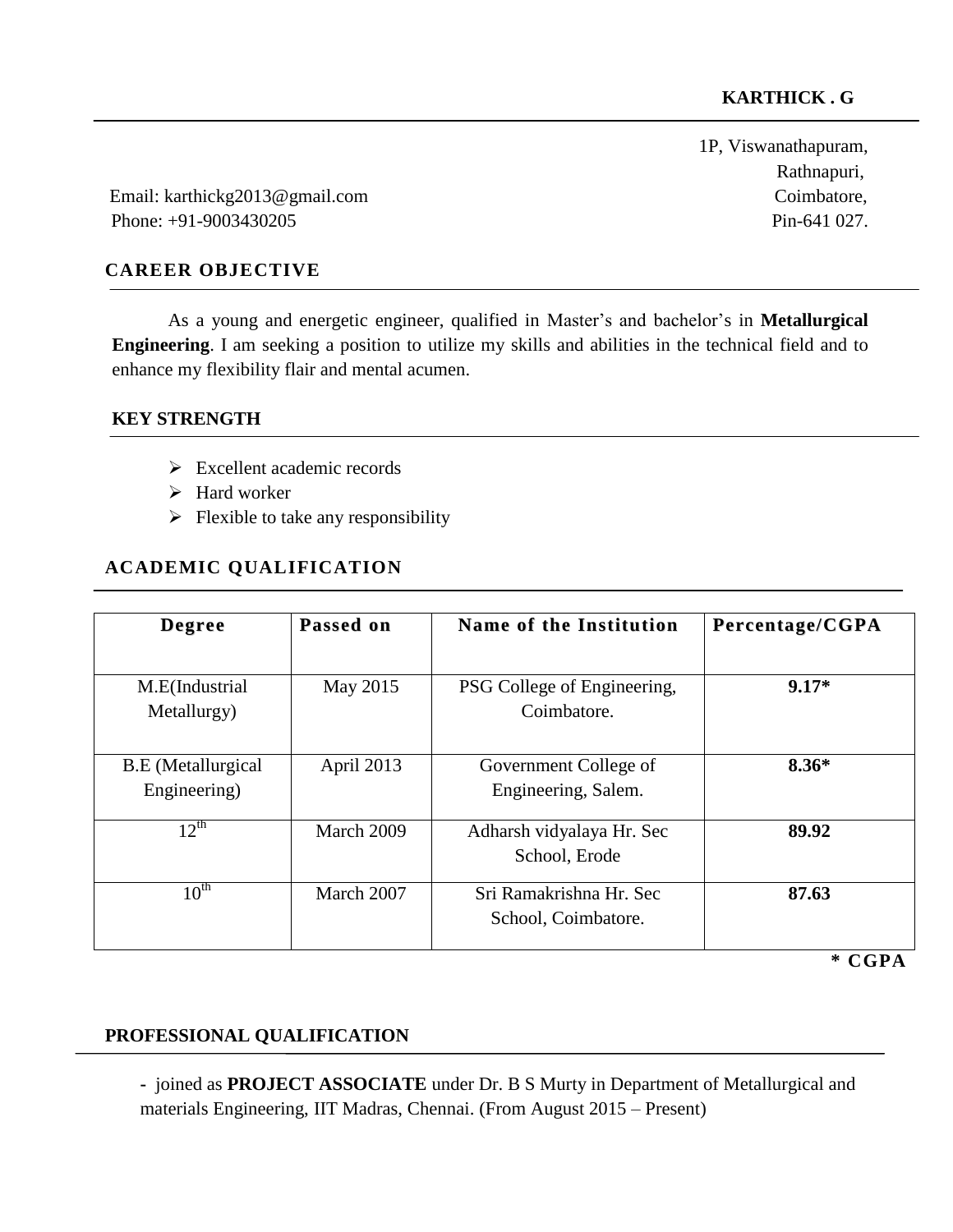- $\triangleright$  Physical And Mechanical Metallurgy
- $\triangleright$  Metal Casting
- $\triangleright$  Non Destructive Testing
- $\triangleright$  Heat treatment

## **INDUSTRIAL EXPOSURE**

# **ACADEMIC PROJECT WORKS**

## **Project 1:**

# "**SYNTHESIS AND CHARACTERIZATION OF TbFe2 POWDERS USING MAGNETIC FIELD ASSISTED BALL MILLING"**

The project work done under guidance of Dr. J. Arout chelvane and Shri Mithun palit, Scientist 'D', DMRL. The main objective of our project was to increase coercivity of TbFe $_2$  powders by using magnetic assisted milling.

**Duration:** 5 Months (From December 2012 to April 2013)

#### **Funding Institute:**

Defense Metallurgical Research Laboratory (**DMRL**), Hyderabad.

**Project Reference Number & Date**: DMRL/HRD/2013/009 & 09-04-2013.

## **Project 2:**

# **"EFFECT OF DIFFERENT PRECURSORS OF SILICA-ZIRCONIA DERVIED SOL GEL**

## **COATINGS DEPOSITED ON SS304 SUBSTRATE"**

Summer project was done under guidance of K.R.C Somaraju Technical Officer 'D', C-SOL, ARCI. These coatings are mainly used as hydrophobic coatings on plastics. The main objective of my project was to improve corrosion resistance and scratch hardness in austenitic stainless steel.

**Duration:** 2 Months (From May 2014 to June 2014)

## **Funding Institute:**

International Advanced Research Center For Powder Metallurgy And New Materials. (**ARCI**), Hyderabad.

**Date:** 18-06-2014.

## **Project 3:**

# **"GRAIN REFINEMENT OF Mg-Al ALLOYS BY USING Al4C3 Powders"**

The project was done under guidance ofDr. K. R. Ravi, Associate Professor, PSG Institute of Advanced Studies (**PSGIAS**) and Dr. V. Udhayabanu, Assistant Professor, PSG College of Technology (**PSGCT**). The main objective of my project to prepare and characterize the  $\text{Al}_4\text{C}_3$ powders for grain refinement of Mg-Al alloys.

**Duration:** 10 months (From August 2014 to May 2015) **Date**: 23-05-2015.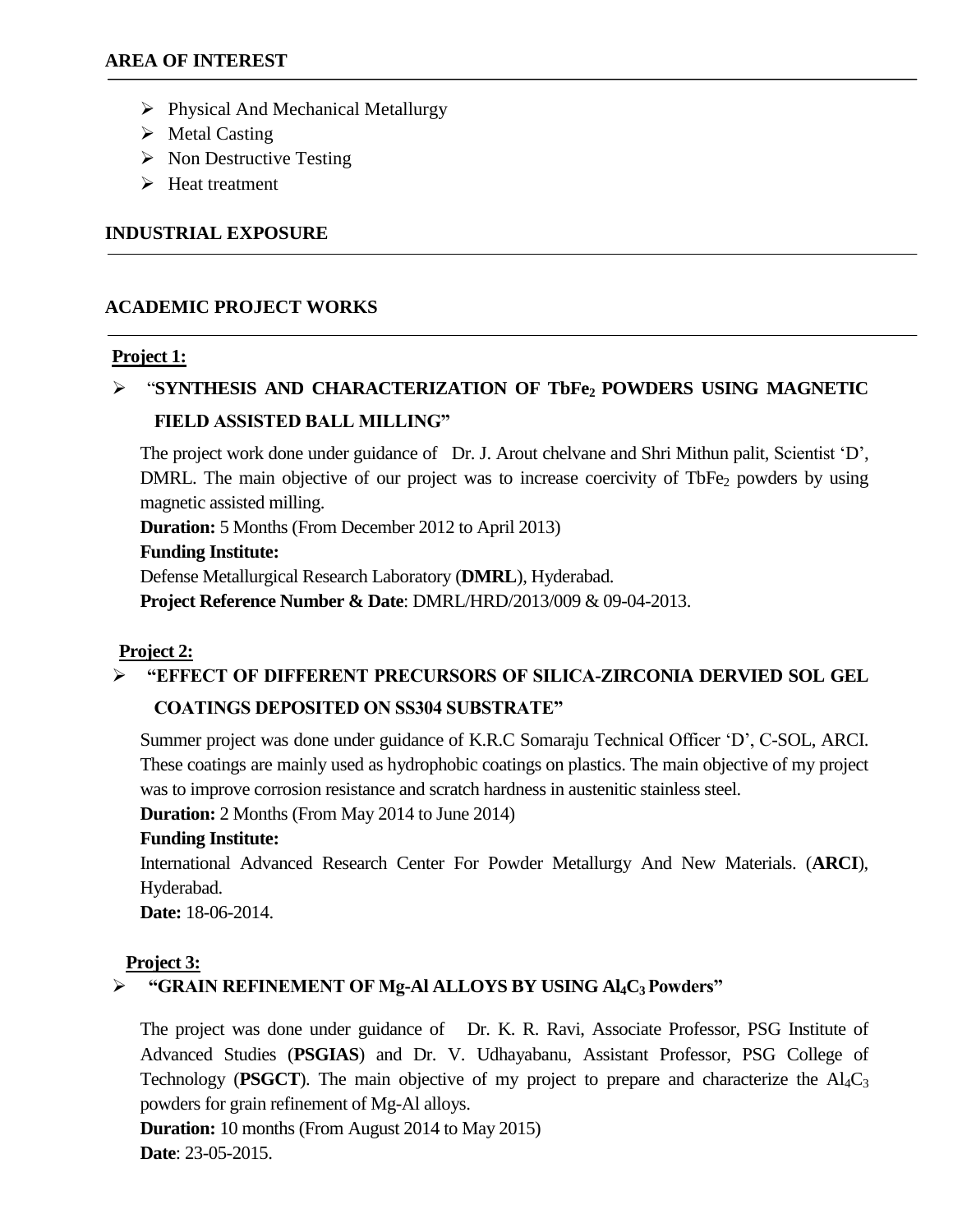## **INDUSTRIAL TRAINING**

#### **VIZAG STEEL PLANT (RINL),** - **November, 2011 – December, 2011**

Training as part of curiculum complimented my theoritical knowledge on iron and steel making and we had some experience with characterisation techniques.

#### **SALEM STEEL PLANT (SAIL), Salem- November, 2010**

 Summer training at SAIL Salem we are exposed to wide range of industrial technologies in the field of arc smelting practices and different forming process.

## **SAIL REFRACTORIES LTD, Salem- April, 2011**

 Familiarized with real time difficulties experienced in various areas like refractory materials and their production methods.

## **CERTIFIED COURSES**

- Non Destructive Testing ASNT Level I & II at **QTECH**, Chennai. ASNT Level I & II in
	- Ultrasonic Testing (**UT**)
	- Radiographic Testing (**RT**)
	- Magnetic Particle Inspection (**MPI**)
	- Dye Penetrant Inspection (**LPI or PT**)

# **PAPER AND POSTER PRESENTATION**

- Have presented paper on **"ANALYSIS OF SURFACE CARBON POTENTIAL AT LPG ATMOSPHERE"** at Adhiyaman College of Engineering, Oosur.
- Paper published on **"GRAIN REFINEMENT IN Mg-Al ALLOYS USING Al4C<sup>3</sup> POWDERS"** in conference proceedings of **NSAMP 2015** at PSG College of Technology, Coimbatore.

#### **MEMBERSHIPS**

- $\triangleright$  Student member in The American Ceramic Society (ACerS)
- $\triangleright$  Student member in ASM International (ASM)
- $\triangleright$  Student member in The Minerals, Metals And Materials Society (TMS)

#### **WORKSHOP**

- Underwent workshop on **"STEELS"** at PSG College of Technology, Coimbatore.
- Underwent workshop on **"SMART MATERIALS"** at IIT, Madras.